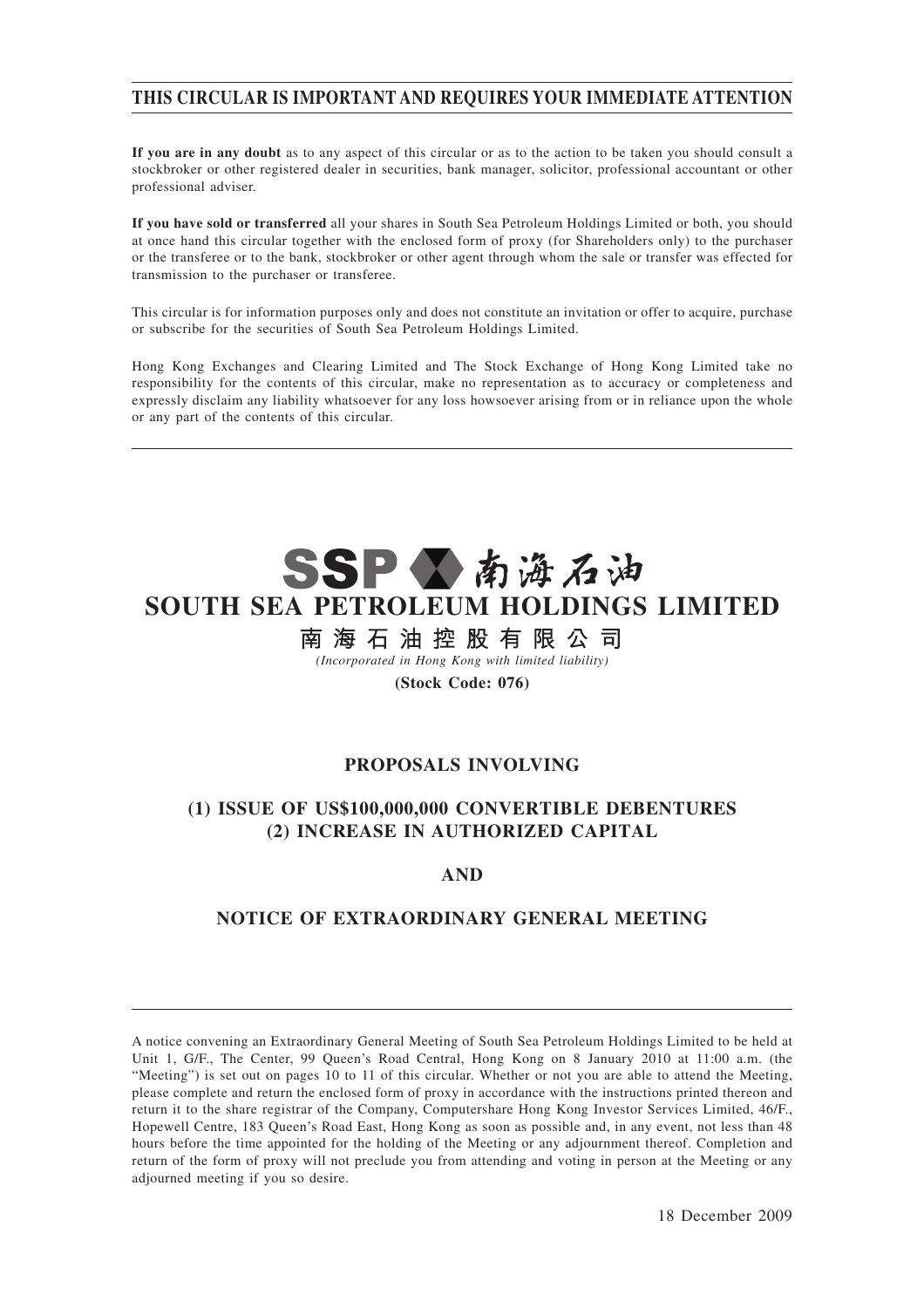# **CONTENTS**

# *Page*

| ii                               |                                                 |                |  |  |  |  |  |
|----------------------------------|-------------------------------------------------|----------------|--|--|--|--|--|
|                                  |                                                 |                |  |  |  |  |  |
| <b>Letter from the Directors</b> |                                                 |                |  |  |  |  |  |
| $\mathbf{L}$                     |                                                 | 3              |  |  |  |  |  |
| П.                               | Issue of US\$100,000,000 Convertible Debentures | $\overline{3}$ |  |  |  |  |  |
|                                  |                                                 | 8              |  |  |  |  |  |
|                                  |                                                 | 8              |  |  |  |  |  |
| $V_{\cdot}$                      |                                                 | 9              |  |  |  |  |  |
|                                  |                                                 | 9              |  |  |  |  |  |
| 10                               |                                                 |                |  |  |  |  |  |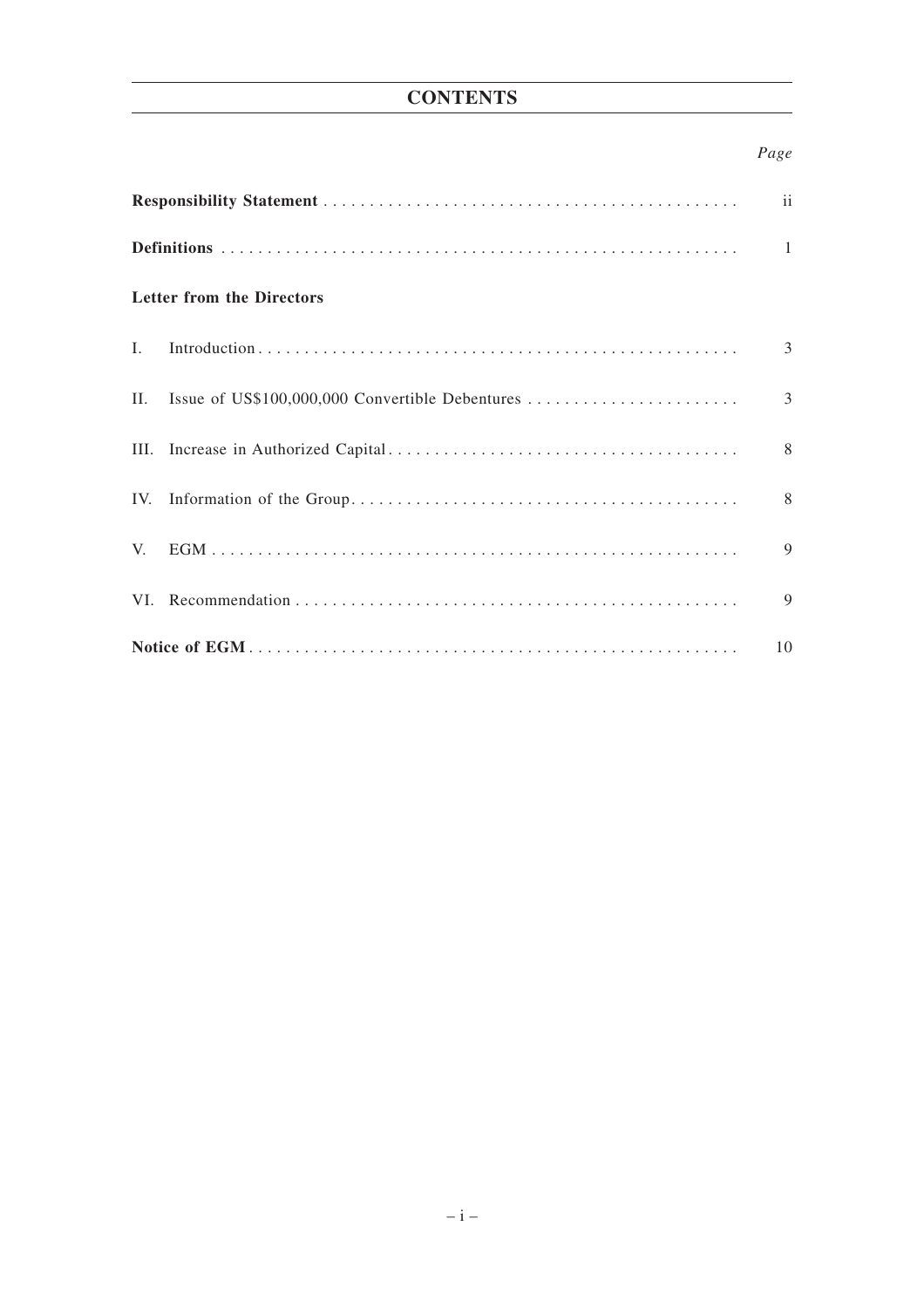## **RESPONSIBILITY STATEMENT**

This circular includes particulars given in compliance with the Listing Rules for the purpose of giving information with regard to the Company. The Directors collectively and individually accept full responsibility for the accuracy of the information contained in this circular and confirm, having made all reasonable enquiries, that to the best of their knowledge and belief there are no other facts the omission of which would make any statement contained herein misleading.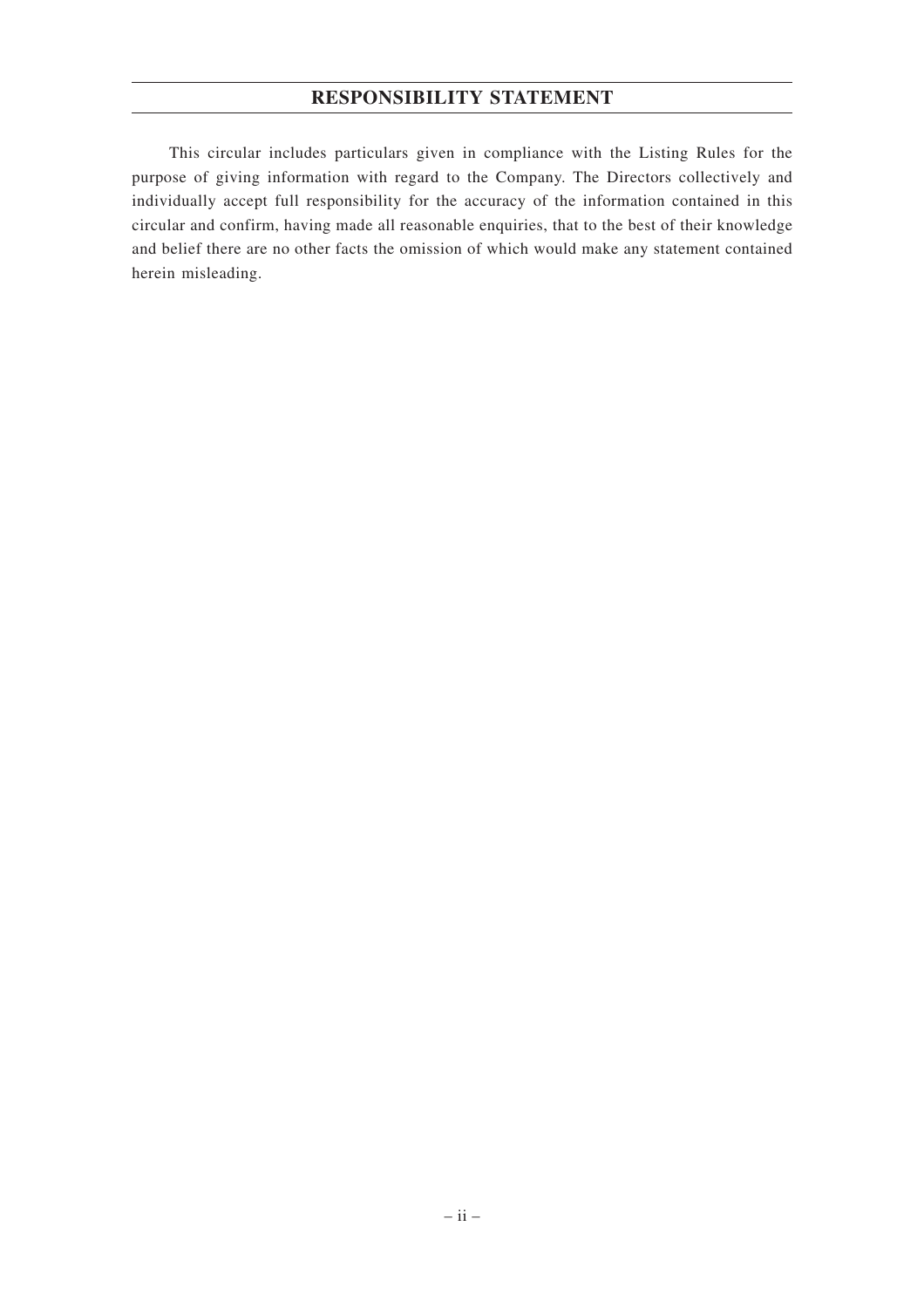*In this circular, unless the context otherwise requires, the following expressions shall have the following meanings:*

| "Capital Increase"  | increase the authorized share capital of the Company<br>from US\$140,000,000 to US\$500,000,000                                                                       |  |  |  |
|---------------------|-----------------------------------------------------------------------------------------------------------------------------------------------------------------------|--|--|--|
| "Company"           | South Sea Petroleum Holdings Limited, a company<br>incorporated in Hong Kong with limited liability and the<br>securities of which are listed on the Stock Exchange   |  |  |  |
| "Completion Date"   | one business day following the date on which the Stock<br>Exchange has granted the listing approval for the New<br><b>Shares</b>                                      |  |  |  |
| "Conversion Notice" | a notice given by the Debenture Holder to the Company<br>for exercise their conversion rights as per attached to the<br>Debentures                                    |  |  |  |
| "Conversion Period" | the period commencing from the day immediate after the<br>Completion Date to 4:00 p.m. (Hong Kong time) on the<br><b>Maturity Date</b>                                |  |  |  |
| "Conversion Price"  | HK\$0.0775 (or US\$0.01, the par value of the Company's<br>Shares)                                                                                                    |  |  |  |
| "CRD"               | China Resources Development Group Limited, the joint<br>venture established under the joint venture agreement<br>dated 25 July 2007                                   |  |  |  |
| "Debentures"        | an aggregate of US\$100,000,000 6% interest convertible<br>debentures due 2015                                                                                        |  |  |  |
| "Debenture Holder"  | the Subscriber or any debenture transferees who hold the<br>issued pursuant<br>Debentures<br>Subscription<br>the<br>to<br>Agreement dated 9 December 2009             |  |  |  |
| "Directors"         | the board of directors of the Company                                                                                                                                 |  |  |  |
| "EGM"               | an extraordinary general meeting to be held and convened<br>on 8 January 2010 to obtain the Shareholders' approval of<br>the Special Mandate and the Capital Increase |  |  |  |
| "Group"             | the Company and its subsidiaries                                                                                                                                      |  |  |  |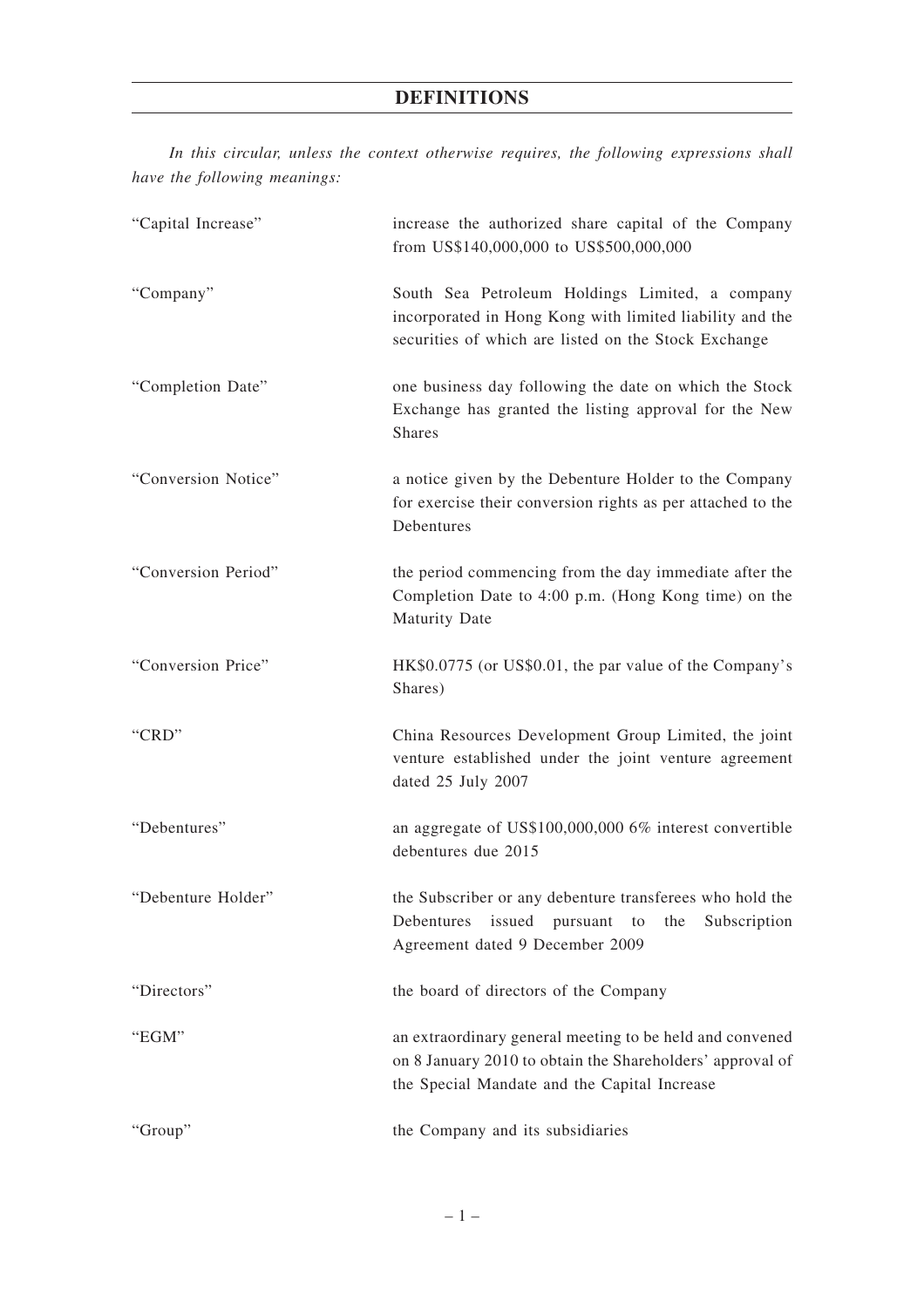# **DEFINITIONS**

| "Latest Practicable Date" | 11 December 2009                                                                                                                                                                           |  |  |  |
|---------------------------|--------------------------------------------------------------------------------------------------------------------------------------------------------------------------------------------|--|--|--|
| "Listing Rules"           | Rules Governing the Listing of Securities on the Stock<br>Exchange                                                                                                                         |  |  |  |
| "Maturity Date"           | 9 December 2015                                                                                                                                                                            |  |  |  |
| "New Shares"              | a maximum of 10,000,000,000 Shares issuable upon the<br>exercise of the conversion rights attached to the<br>Debentures                                                                    |  |  |  |
| "Share $(s)$ "            | the ordinary shares of the Company, with par value<br>US\$0.01 each                                                                                                                        |  |  |  |
| "Shareholder(s)"          | holder(s) of the existing shares of the Company                                                                                                                                            |  |  |  |
| "Special Mandate"         | the Shareholders granting their approval to the Directors<br>to issue and allot a maximum of 10,000,000,000 New<br><b>Shares</b>                                                           |  |  |  |
| "Stock Exchange"          | the Stock Exchange of Hong Kong Limited                                                                                                                                                    |  |  |  |
| "Subscriber"              | Kelton Capital Group Limited, a private company which<br>subscribed an aggregate of US\$100,000,000 6% interest<br>Debentures on 9 December 2009 pursuant to the<br>Subscription Agreement |  |  |  |
| "Subscription Agreement"  | the agreement dated 9 December 2009 entered into<br>between the Company and the Subscriber for an<br>aggregate of US\$100,000,000 6% interest Debentures<br>due 2015                       |  |  |  |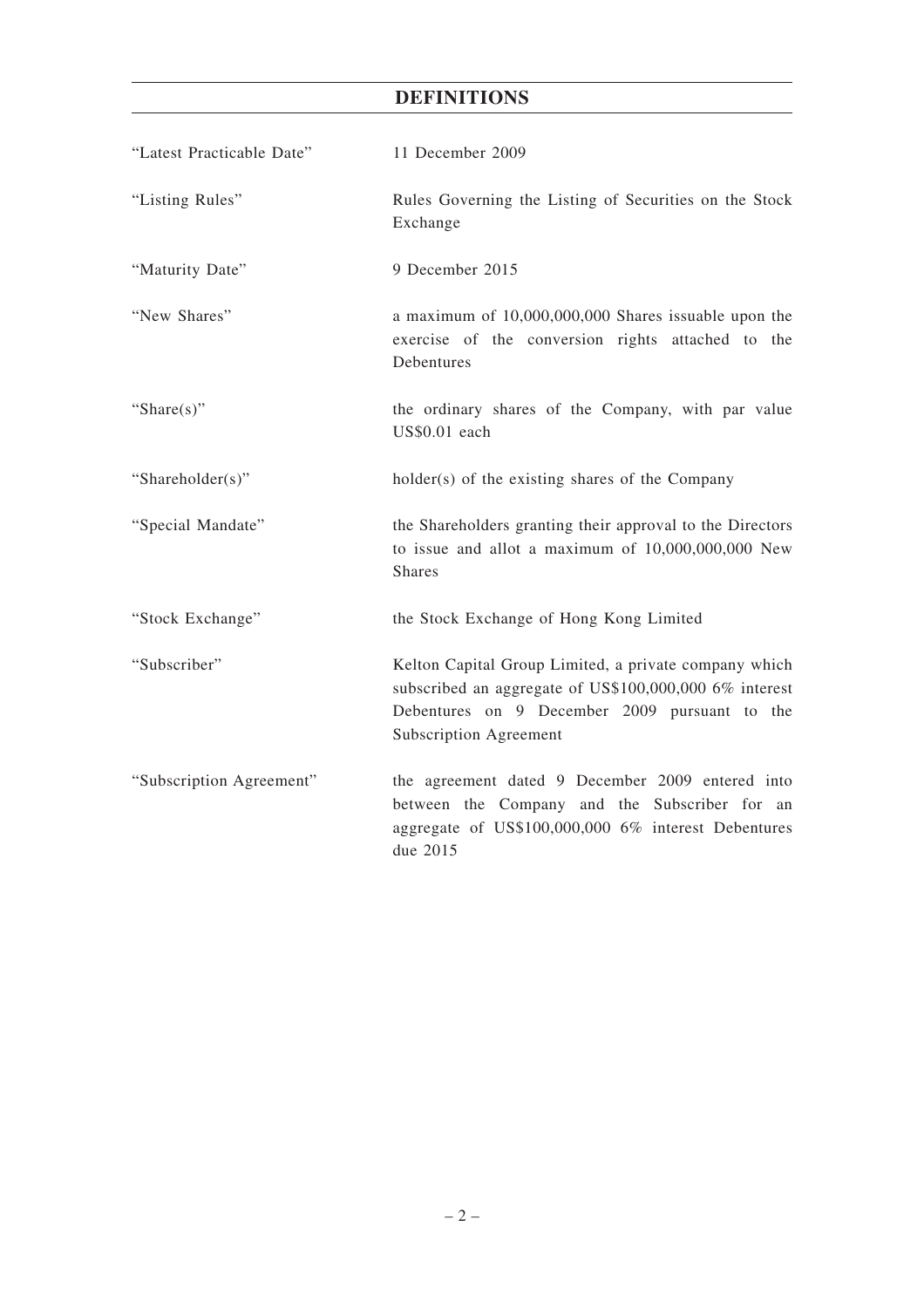# SSP公南海石油 **SOUTH SEA PETROLEUM HOLDINGS LIMITED**

南海石油控股有限公司

*(Incorporated in Hong Kong with limited liability)*

**(Stock Code: 076)**

*Executive Directors:* Mr. Zhou Ling *(Chairman)* Ms. Lee Sin Pyung *(Managing Director)* Ms. Zhang Xue

*Independent Non-Executive Directors:* Mr. Lu Ren Jie Mr. Chai Woon Chew Mr. Ho Choi Chiu

*Registered Office:* Unit 6605, 66/F. The Center 99 Queen's Road Central Hong Kong

18 December 2009

*To the Shareholders*

Dear Sir or Madam,

#### **I. INTRODUCTION**

Reference is made to the announcement dated 9 December 2009 that the Directors announced that the Company had entered into a Subscription Agreement with the Subscriber for an aggregate of US\$100,000,000 6% interest Debentures due 2015. And to facilitate the issue of the New Shares, the authorized capital is proposed to be increased from US\$140,000,000 to US\$500,000,000.

The purpose of this circular is to provide you with information relating to the Subscription Agreement and the Capital Increase (together, the "Proposals") , and to seek approval from the Shareholders for the Proposals.

#### **II. ISSUE OF US\$100,000,000 CONVERTIBLE DEBENTURES**

#### **Date of Subscription Agreement**

9 December 2009

## **Parties**

- The Company
- The Subscriber

Kelton Capital Group Limited, a private investment company involves in investing securities, debentures, government bonds and other financial instruments.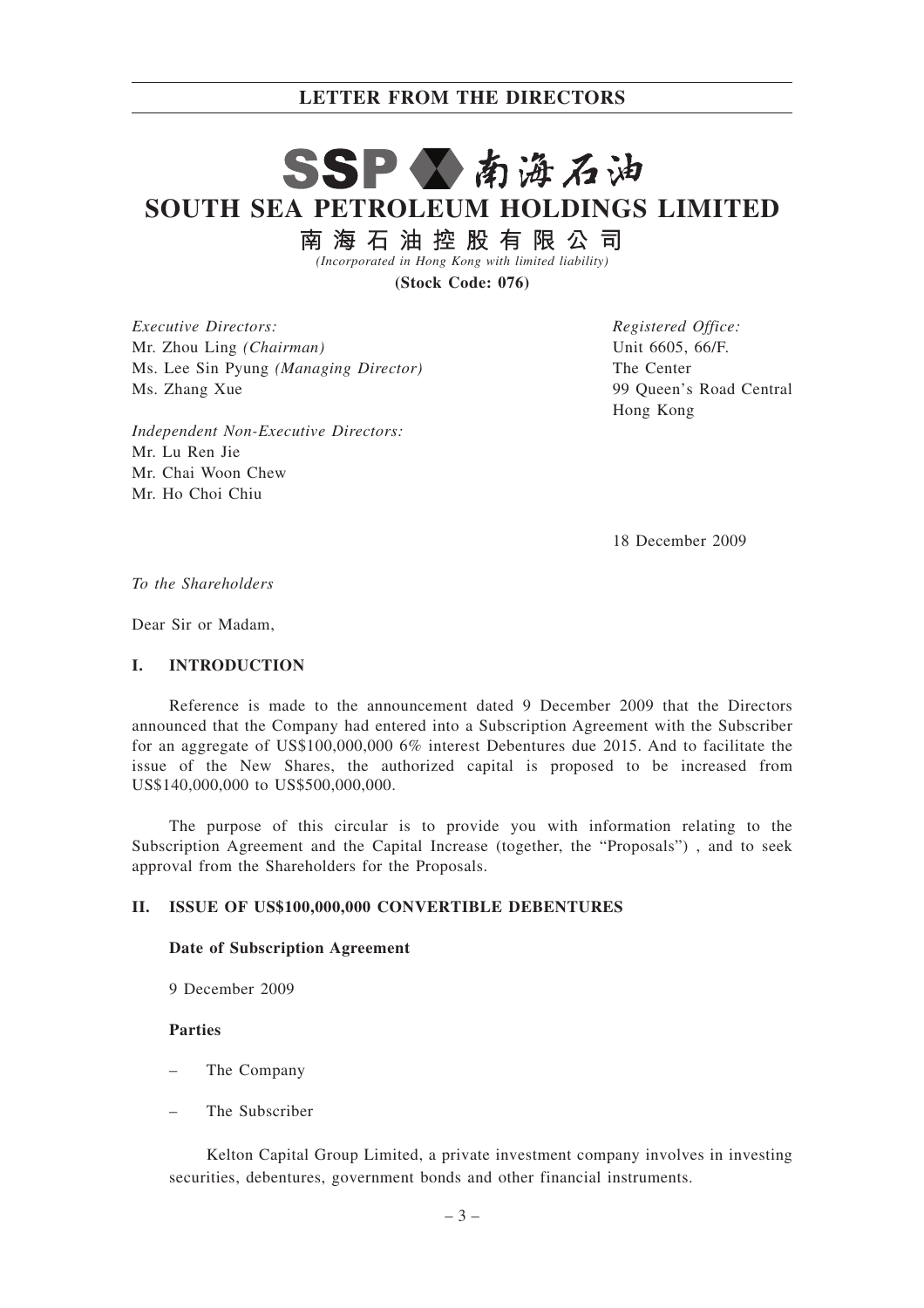The Company confirms that, to the best of the directors' knowledge, information and belief, having made all reasonable enquiry, the Subscriber and its ultimate beneficial owner are third parties independent of the Group and connected persons (as defined under the Listing Rules) of the Group.

#### **Principal amount**

US\$100,000,000

## **Maturity Date**

9 December 2015

#### **Interest**

6% per annum

#### **Completion of the Subscription Agreement**

Completion of the Subscription Agreement is subject to:

- 1. the Shareholders granting their Special Mandate to the Directors to issue the New Shares;
- 2. the Listing Committee of the Stock Exchange granting approval for listing of, and permission to deal in, the New Shares.

Pursuant to the Subscription Agreement, no long stop date is set as a condition precedent.

## **Conversion**

Debenture Holder shall have the right to convert the principal amount of the Debentures in whole or in part in multiples of HK\$10,000 into the New Shares at the prescribed Conversion Price within the Conversion Period. The New Shares will rank pari passu in all respects with the existing Shares in issue.

## **Conversion Price**

The Conversion Price shall be HK\$0.0775 (or equivalent to US\$0.01, being the par value of the Company's Shares), which is

(i) a premium of approximately 64.89% over the closing price of HK\$0.047 per Share as quoted on the Stock Exchange on 9 December 2009, being the date of the Subscription Agreement;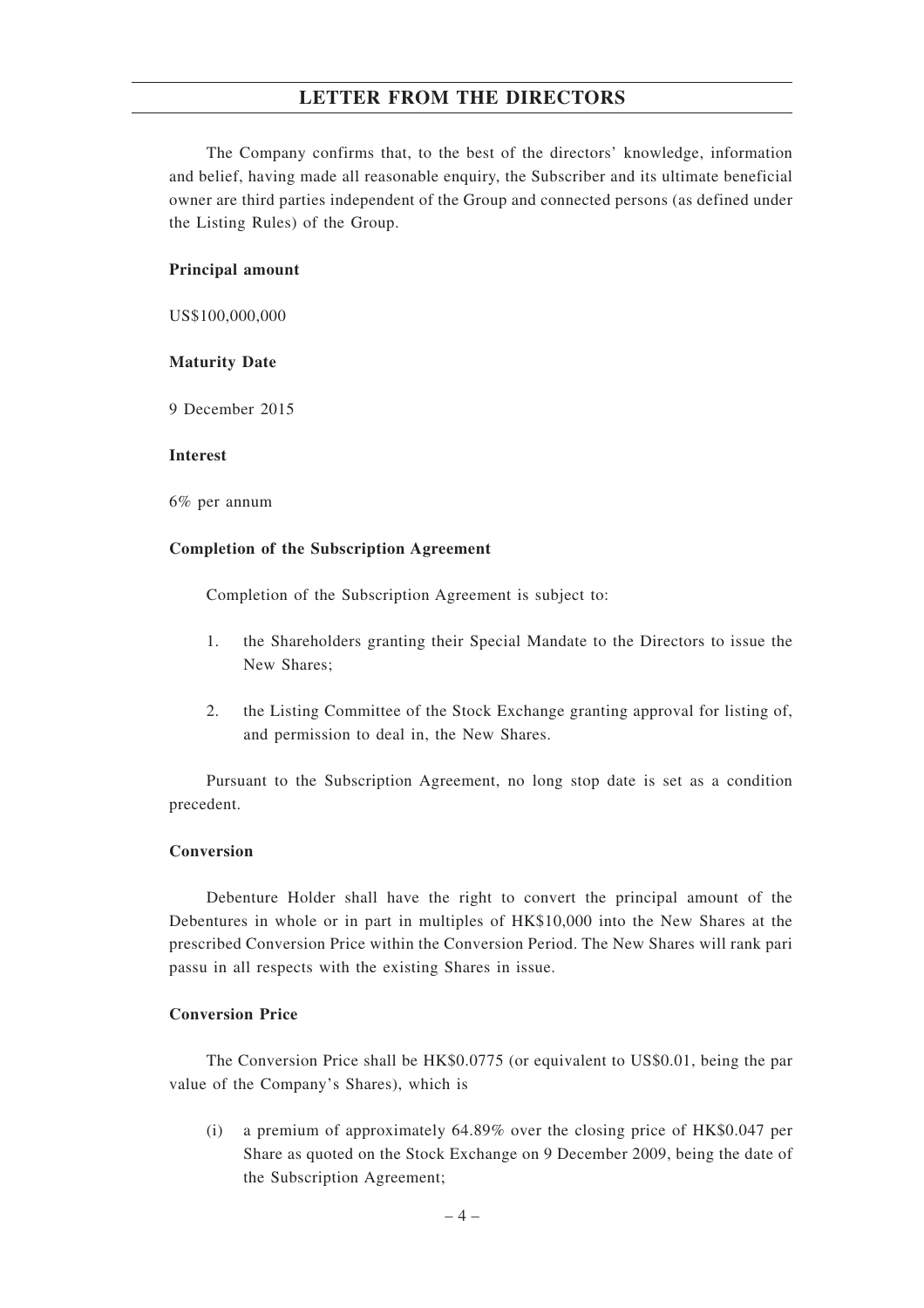- (ii) a premium of approximately 58.16% over the average closing price of HK\$0.049 per Share as quoted on the Stock Exchange over the five consecutive trading days immediately prior to the Latest Practicable Date;
- (iii) a premium of approximately 61.45% over the average closing price of HK\$0.048 per Share as quoted on the Stock Exchange for ten consecutive trading days immediately prior to the Latest Practicable Date;
- (iv) a premium of approximately 51.96% over the average closing price of HK\$0.051 per Share as quoted on the Stock Exchange on the Latest Practicable Date.

The total gross proceeds from the issue of the Debentures amount to US\$100,000,000. After deducting related expenses, the net proceeds amount to approximately US\$94,900,000 and the net Conversion Price per New Share is approximately HK\$0.0728 (or US\$0.0094).

The Conversion Price and the number of the New Shares will be subject to adjustment (as the case may be) for capitalization issue, rights issue, sub-division or consolidation of Shares or reduction of capital, in such case, the Company shall issue further announcement regarding the adjustments as when and where necessary and appropriate.

If the number of the New Shares to be issued, as a result of the relevant adjustment, exceeds the Special Mandate limit, the Company will seek for its Shareholders' approval, and a new application will be made to the Stock Exchange of the listing of, and permission to deal in, any extra Shares.

## **Effect of Conversion and Substantial Shareholder**

Assuming the Debentures are fully exercised and converted, a maximum number of 10,000,000,000 New Shares will be issued and allotted, which represent 91.13% of the existing issued share capital of the Company as of the Latest Practicable Date, and represent 47.68% of the issued shares as enlarged by the issue of the New Shares. Pursuant to the Subscription Agreement, none of the Debenture Holder shall be allowed to own, directly or indirectly, 5% or more of Shares in the Company's issued share capital from time to time, under any circumstances. If any Debenture Holder's Shares in the Company shall have exceeded 5% or more of the Company's issued share capital as enlarged by the issue of the New Shares after any conversion of New Shares, they are obliged to sell their Shares to independent third parties or sell the Shares in the open market before they convert any Debentures into additional New Shares, to maintain their shareholding level always below 5% in the Shares of the Company after conversion. In each conversion, Debenture Holder is required to provide an undertaking letter to the Company informing the Company of their shareholding immediate before and after such conversion, and undertaking that they will be holding less than 5% of the Company's Shares after such conversion. Therefore no substantial shareholder, as defined under the Listing Rules, will be introduced to the Company as a result of the conversion of the New Shares.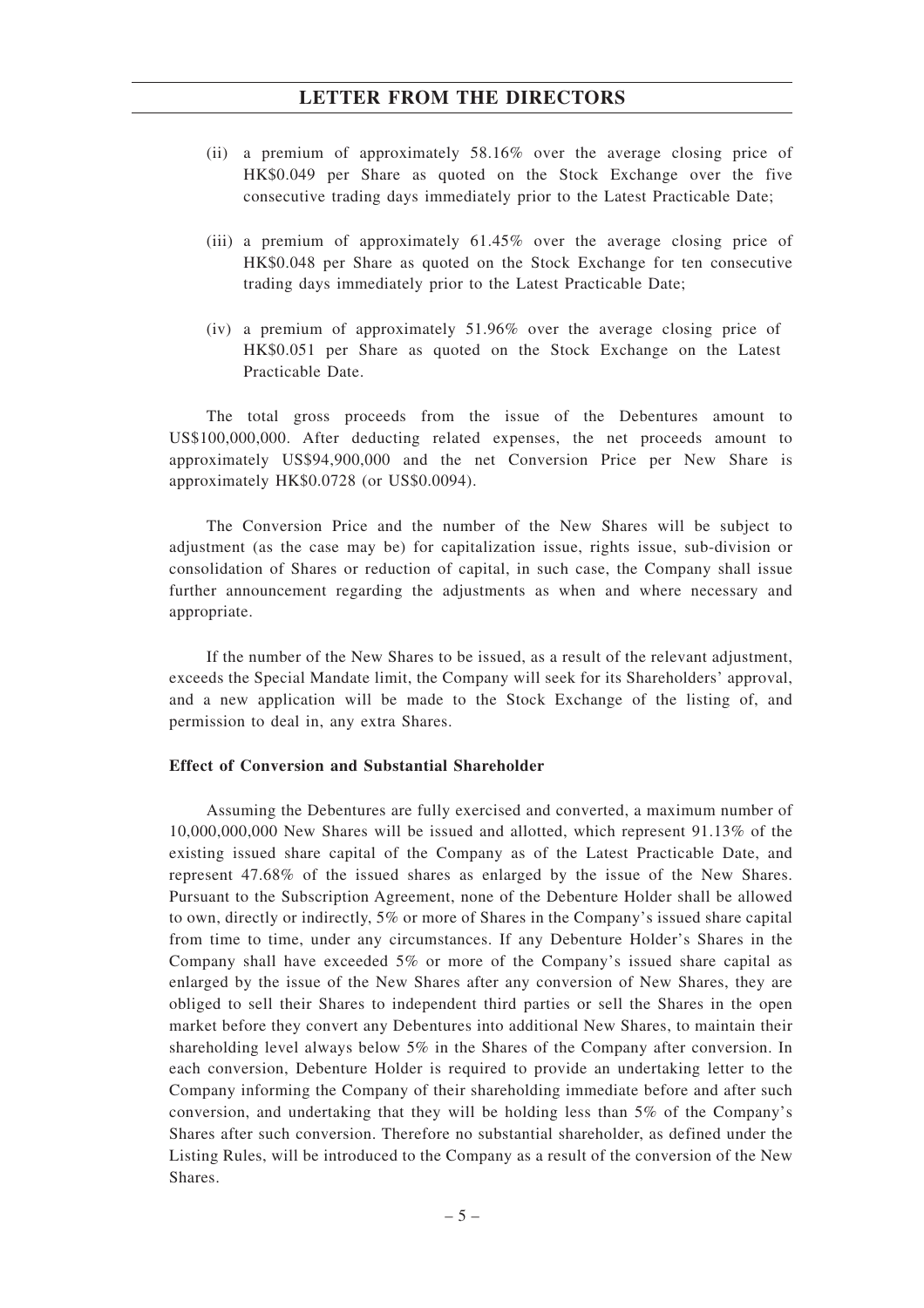An application for the listing of and permission to deal in the New Shares will be made to the Stock Exchange.

#### **History of Fund Raising Activities for the Past Twelve Months**

On 4 August 2009, the Company entered into a subscription agreement to issue HK\$171,000,000 convertible debentures. As of the date of this circular, none of the convertible debentures are converted into the Company's Shares and the proceeds have not been spent.

## **Shareholding Structure of the Company Before and After the Exercise of Conversion Rights Attached to the Debentures**

|                                                  | Immediately before the<br>Debentures be converted<br>into any New Shares |                  | <b>Assuming Debenture</b><br><b>Holders</b> of<br>HK\$171,000,000 and<br>US\$100,000,000<br><b>Convertible Debentures</b> |        |  |
|--------------------------------------------------|--------------------------------------------------------------------------|------------------|---------------------------------------------------------------------------------------------------------------------------|--------|--|
|                                                  |                                                                          |                  |                                                                                                                           |        |  |
|                                                  |                                                                          |                  | <b>Elect to Fully Convert</b><br>their Debentures                                                                         |        |  |
|                                                  |                                                                          |                  |                                                                                                                           |        |  |
|                                                  | Number of                                                                |                  | Number of                                                                                                                 |        |  |
|                                                  | <b>Shares</b>                                                            | $\%$             | <b>Shares</b>                                                                                                             | $\%$   |  |
| Palmsville Equities Inc.                         |                                                                          |                  |                                                                                                                           |        |  |
| (Note)                                           | 32,000,000                                                               | 0.29             | 32,000,000                                                                                                                | 0.13   |  |
| Public:                                          |                                                                          |                  |                                                                                                                           |        |  |
| 1. Debenture                                     |                                                                          |                  |                                                                                                                           |        |  |
| Holders of the                                   |                                                                          |                  |                                                                                                                           |        |  |
| outstanding                                      |                                                                          |                  |                                                                                                                           |        |  |
| HK\$171,000,000                                  |                                                                          |                  |                                                                                                                           |        |  |
| Convertible                                      |                                                                          |                  |                                                                                                                           |        |  |
| Debentures                                       | $\boldsymbol{0}$                                                         | $\overline{0}$   | 2,194,447,871                                                                                                             | 9.47   |  |
| 2.<br>Debenture<br>Holders of<br>US\$100,000,000 |                                                                          |                  |                                                                                                                           |        |  |
| Convertible                                      |                                                                          |                  |                                                                                                                           |        |  |
| Debentures                                       | $\boldsymbol{0}$                                                         | $\boldsymbol{0}$ | 10,000,000,000                                                                                                            | 43.16  |  |
| Other Public<br>2.                               | 10,940,239,359                                                           | 99.71            | 10,940,239,359                                                                                                            | 47.24  |  |
| Total                                            | 10,972,239,359                                                           | 100.00           | 23,166,687,230                                                                                                            | 100.00 |  |

*Note:* Palmsville Equities Inc. is a company beneficially owned by Mr. Zhou Ling, the Chairman of the Company.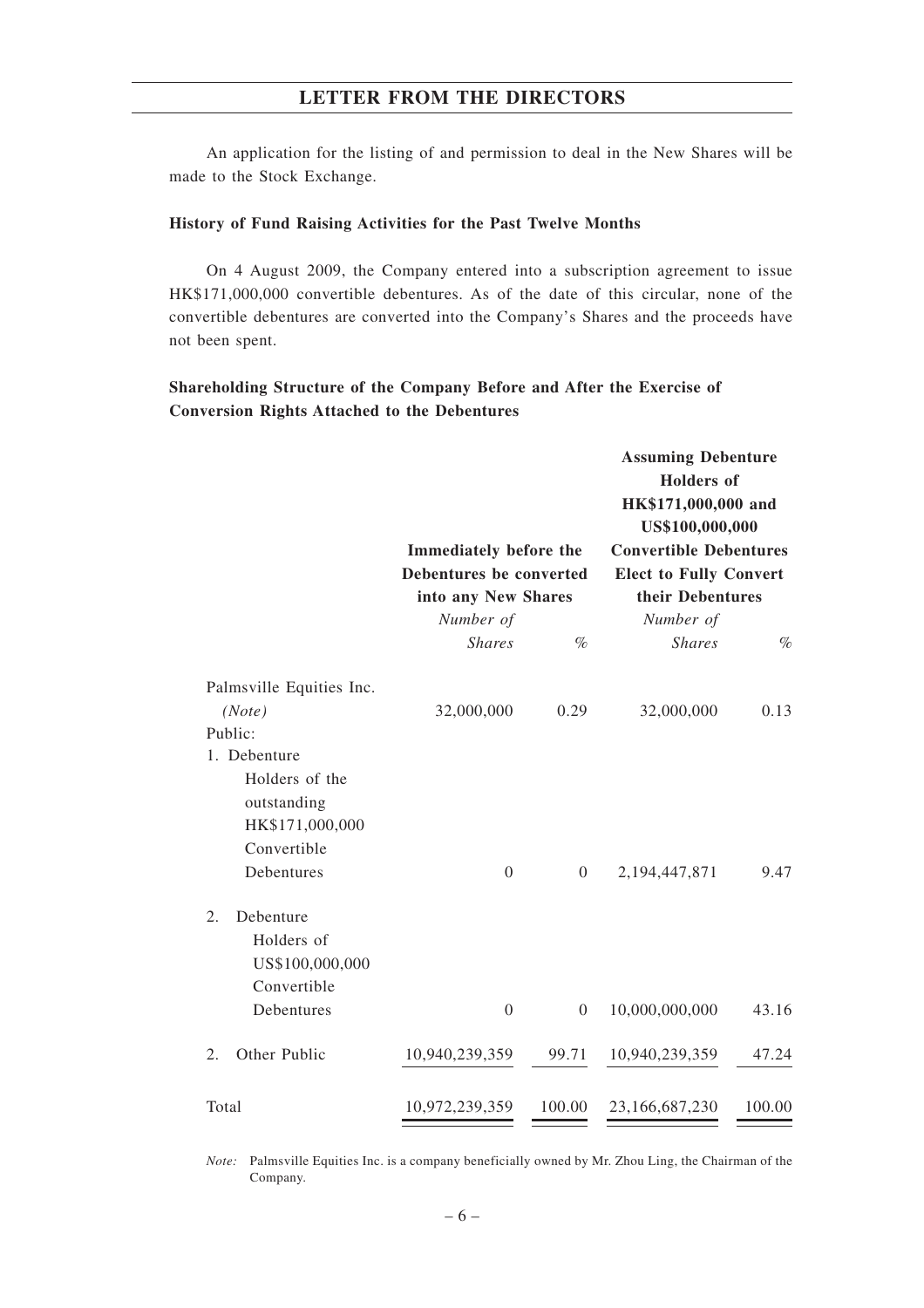#### **Voting Rights of Debenture Holder**

Debenture Holder does not have any voting rights in Shareholders' meetings of the Company.

#### **Payment Terms of Debentures**

Pursuant to the Subscription Agreement, no early redemption is allowed. The Company shall pay back the remaining principal amount after conversion to the Debenture Holder within ten (10) days from the Maturity Date.

## **Transfer of Debentures**

The Debentures will not be listed on the Stock Exchange or any other stock exchanges outside Hong Kong. It may only be assigned or transferred to associates of the Subscriber or such other transferees approved in advance by the Company. The Company will disclose to the Stock Exchange should any Debentures are transferred to any connected persons (as defined under the Listing Rules) of the Group immediately upon the Company becoming aware of such transfer.

#### **Undertaking of the Directors**

The Directors have undertaken to the Stock Exchange that the Company will disclose to the Stock Exchange any dealings in the Debentures made by any connected persons of the Group (as defined under the Listing Rules) immediately upon the Company becoming aware of such dealing.

#### **Reasons for Issue of Debentures**

Since the second half of 2009, the increasing demand for graphite products has far exceeded the Company's existing production capacity. To keep up with this new market trend, the Company has decided to add more production lines and expand its production capacity. China has the richest graphite reserves in the world, while Luobei County in Heilongjiang Province, is number one in China. Since 2007, the Company, through its 85%-owned subsidiary, China Resources Development Group Limited (hereinafter "CRD"), has set up a graphite factory with three production lines in Lobei, China. Due to the impact of the recent financial crisis, the 15% shareholder withdrew its investment in CRD, and, as a result, CRD now is a wholly-owned subsidiary of the Company. It is the Company's current intention to add more production lines and increase its graphite production capacity in Luobei, China. At this point, the Company is raising funds as capital reserve needed for the expansion. Once the funds are available, the Company will increase its graphite ore reserve and expand its production capacity to enhance its position in the global market according to worldwide demand for graphite.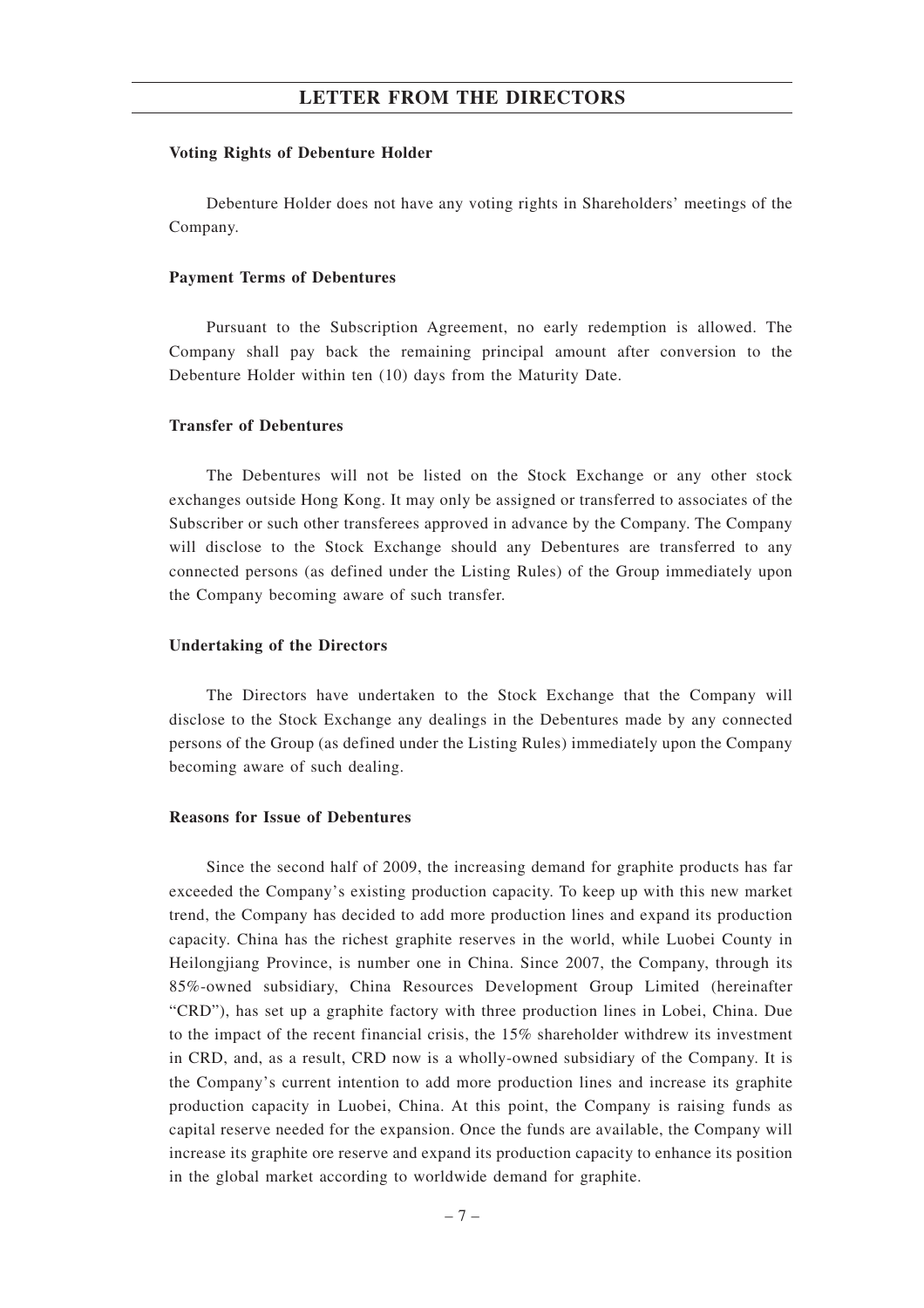Therefore, the Directors (including the independent non-executive directors of the Company) consider the issue of US\$100,000,000 Debentures is appropriate, fair, reasonable and in the best interest of the Company. Despite the issue of convertible debentures accrues financial cost to the Company, when the convertible debentures be converted into shares, it turns the liability of the Company into shareholders' fund. The Subscription Agreement was reached after arm's length negotiations between the Company and the Subscriber. The Directors consider that the Subscription Agreement provides a substantial amount of capital reserve to the Company and the terms of the Subscription Agreement are fair and reasonable as far as the Company and its Shareholders are concerned, and the Subscription Agreement is in the best interest of the Company and its Shareholders as a whole.

#### **Expenses Incurred from the Issue of Debentures and the Use of Net Proceeds**

Except the customary finder's fee and necessary printing cost, administrative cost and legal expenses which is estimated around US\$5,100,000, no other expenses will be incurred from the issue of the Debentures. Out of the remaining net proceed of around US\$94,900,000 and half of the fund raised in August 2009 for increase graphite production by issuing HK\$171,000,000 convertible debentures, the Company intends to use: (i) approximately HK\$200,000,000 to shore up its graphite ore reserve, (ii) approximately HK\$230,000,000 to expand its graphite production capacity by adding five more production lines to the existing three production lines, including purchase of production facilities, (iii) HK\$150,000,000 as working capital for graphite production and sales, and (iv) the remaining HK\$240,000,000 as capital reserve for further development.

#### **III. INCREASE IN AUTHORIZED CAPITAL**

As of the Latest Practicable Date, the authorized capital of the Company is US\$140,000,000 divided into 14,000,000,000 Shares, of which 10,972,239,359 Shares have been issued and allotted as fully paid.

In order to facilitate the issue of the New Shares and provide for future expansion in the share capital of the Company, the Directors propose that the authorized share capital of the Company be increased from US\$140,000,000 to US\$500,000,000 (divided into 50,000,000,000 Shares) by the creation of an additional 36,000,000,000 Shares. Other than the New Shares, the Directors have no present intention of issuing any part of that capital.

The Capital Increase will be subject to the approval granted by the Shareholders at the EGM.

#### **IV. INFORMATION OF THE GROUP**

The principal activities of the Company are investment holding, and through its subsidiaries, the Company develops, explores and produces crude oil and graphite in Indonesia and China, and provides electronics manufacturing services in United Kingdom.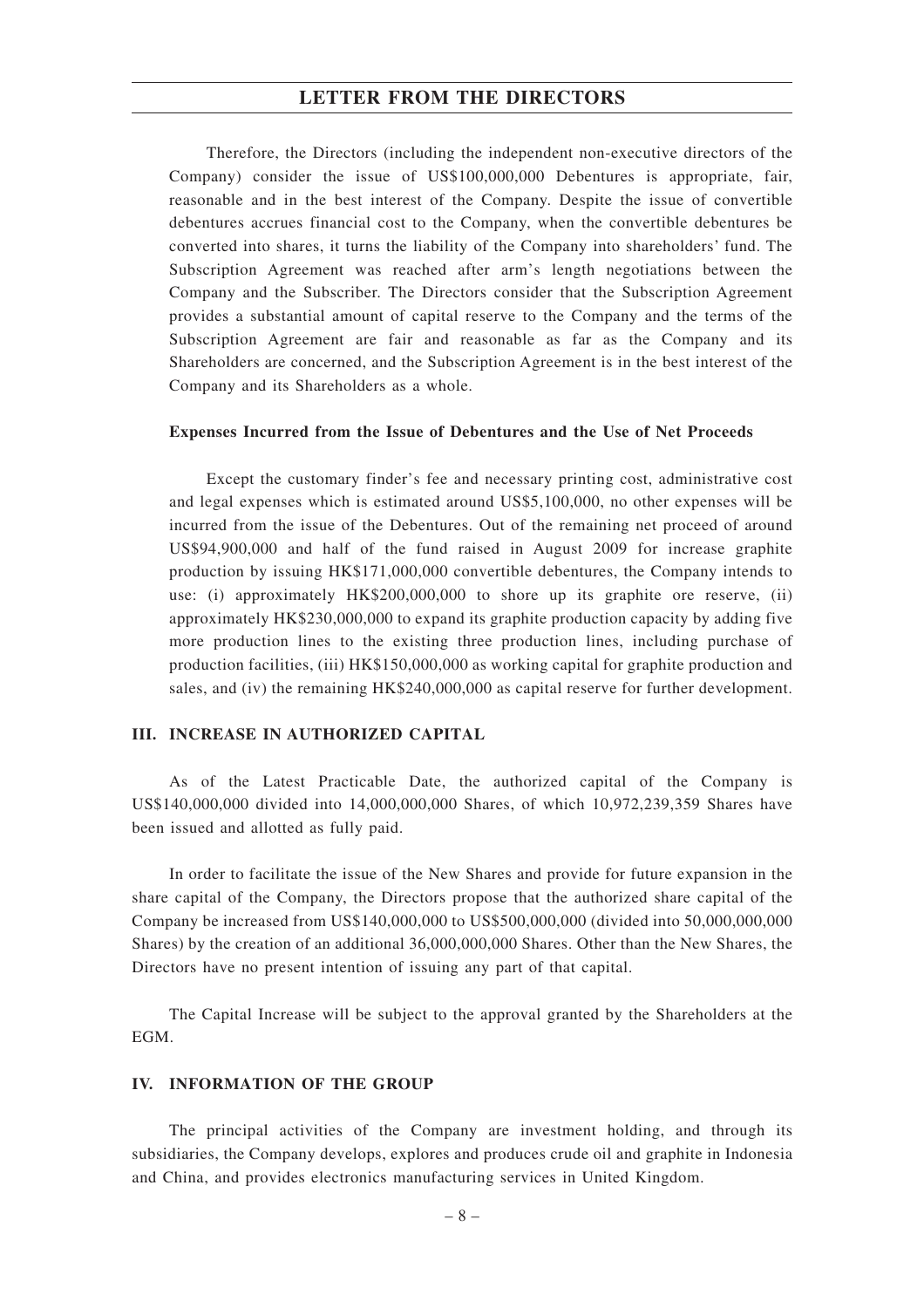## **V. EGM**

The notice of EGM is set out on pages 10 to 11 of this circular. There is a form of proxy for use at the EGM accompanying this circular. Whether or not you are able to attend the EGM, you are requested to complete the accompanying form of proxy in accordance with the instructions printed thereon and return the same to the Company's share registrar, Computershare Hong Kong Investor Services Limited, at 46th Floor, Hopewell Centre, 183 Queen's Road East, Wanchai, Hong Kong as soon as possible but in any event not less than 48 hours before the time appointed for the holding of the EGM or any adjourned meeting. Completion and delivery of the form of proxy will not preclude you from attending and voting in person at the EGM if you so wish.

To the best of the Directors' knowledge, information and belief having made reasonable enquiries, no Shareholders would be required to abstain from voting at the EGM pursuant to the Listing Rules. The resolutions proposed to be approved at the EGM will be taken by poll and an announcement will be made by the Company on the results of the EGM.

## **VI. RECOMMENDATION**

The Directors consider that the terms of the Subscription Agreement are fair and reasonable and together with the Capital Increase are in the interests of the Company and the Shareholders as a whole. Accordingly, the Directors recommend the Shareholders to vote in favour of the ordinary resolutions as set out in the notice of EGM.

> By order of the board of directors **South Sea Petroleum Holdings Limited Zhou Ling** *Chairman*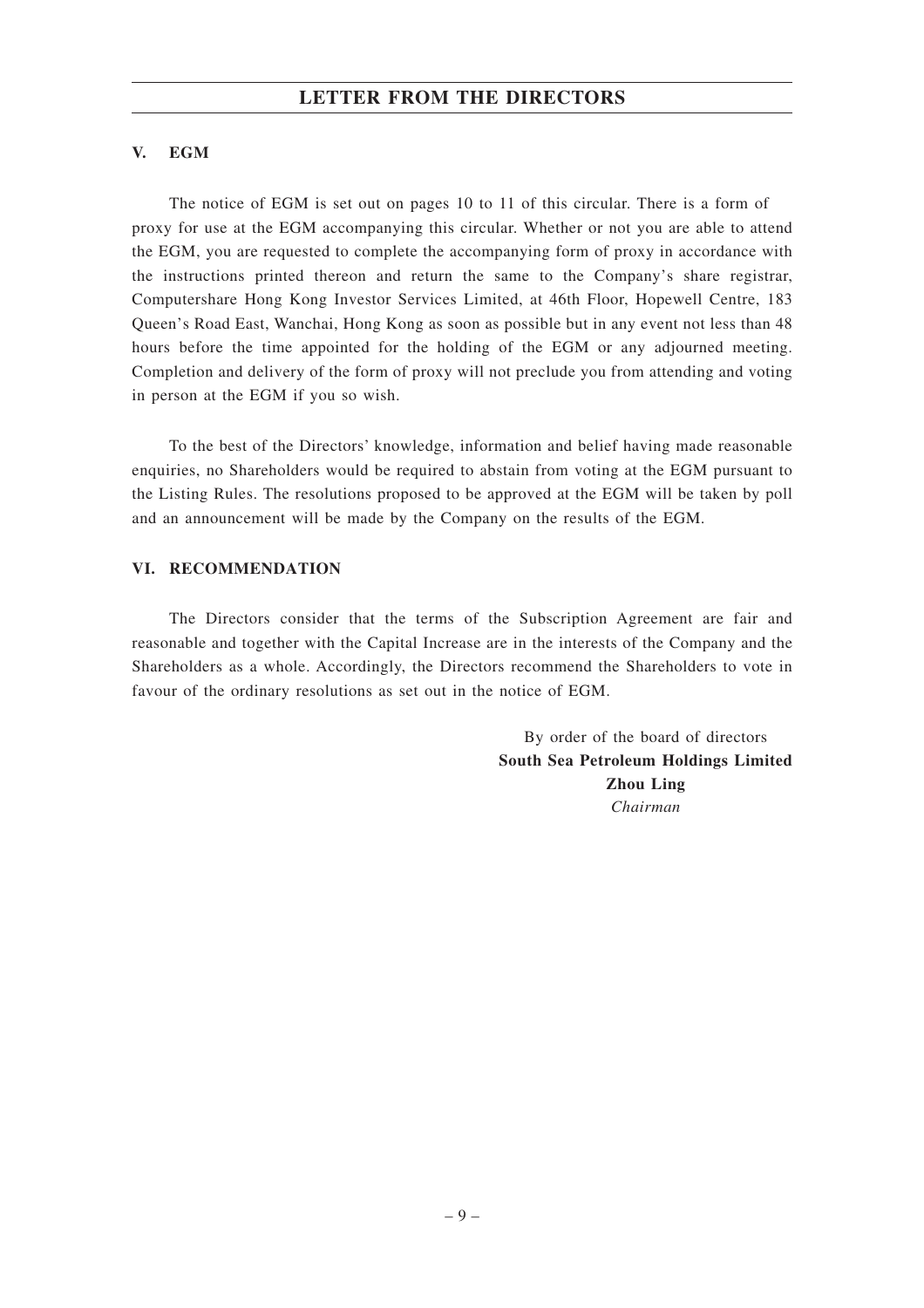# **NOTICE OF EGM**

# SSP公南海石油 **SOUTH SEA PETROLEUM HOLDINGS LIMITED** 南 海 石 油 控 股 有 限 公 司

*(Incorporated in Hong Kong with limited liability)*

**(Stock Code: 076)**

**NOTICE IS HEREBY GIVEN** that an extraordinary general meeting of South Sea Petroleum Holdings Limited (the "Company") will be held at 11 a.m. on 8 January 2010 at Unit 1, G/F., The Center, 99 Queen's Road Central, Hong Kong for the purpose of considering and if thought fit, passing, with or without modifications, the following resolutions which will be proposed as ordinary resolutions:

## **ORDINARY RESOLUTIONS**

## 1. "**THAT**

- (a) the Subscription Agreement (as defined in the circular of the Company dated 18 December 2009 (the "Circular") dispatched to shareholders of the Company) dated 9 December 2009 in relation to the issue of US\$100,000,000 6% interest convertible debentures due 9 December 2015 be and is hereby approved, confirmed and ratified; and
- (b) the directors of the Company be and are hereby authorized to take all steps necessary or expedient in their opinion to implement and/or give effect to the terms of the Subscription Agreement including (but not limited to) the issue of the maximum of 10,000,000,000 New Shares (as defined in the Circular)."
- 2. "**THAT** the authorized capital of the Company be increased from US\$140,000,000 to US\$500,000,000 by creation of 36,000,000,000 new ordinary shares of US\$0.01 each, such shares to rank pari passu in all respects with the existing ordinary shares of US\$0.01 each in the issued share capital of the Company."

By Order of the Board **Vivian Lam** *Company Secretary*

Hong Kong, 18 December 2009